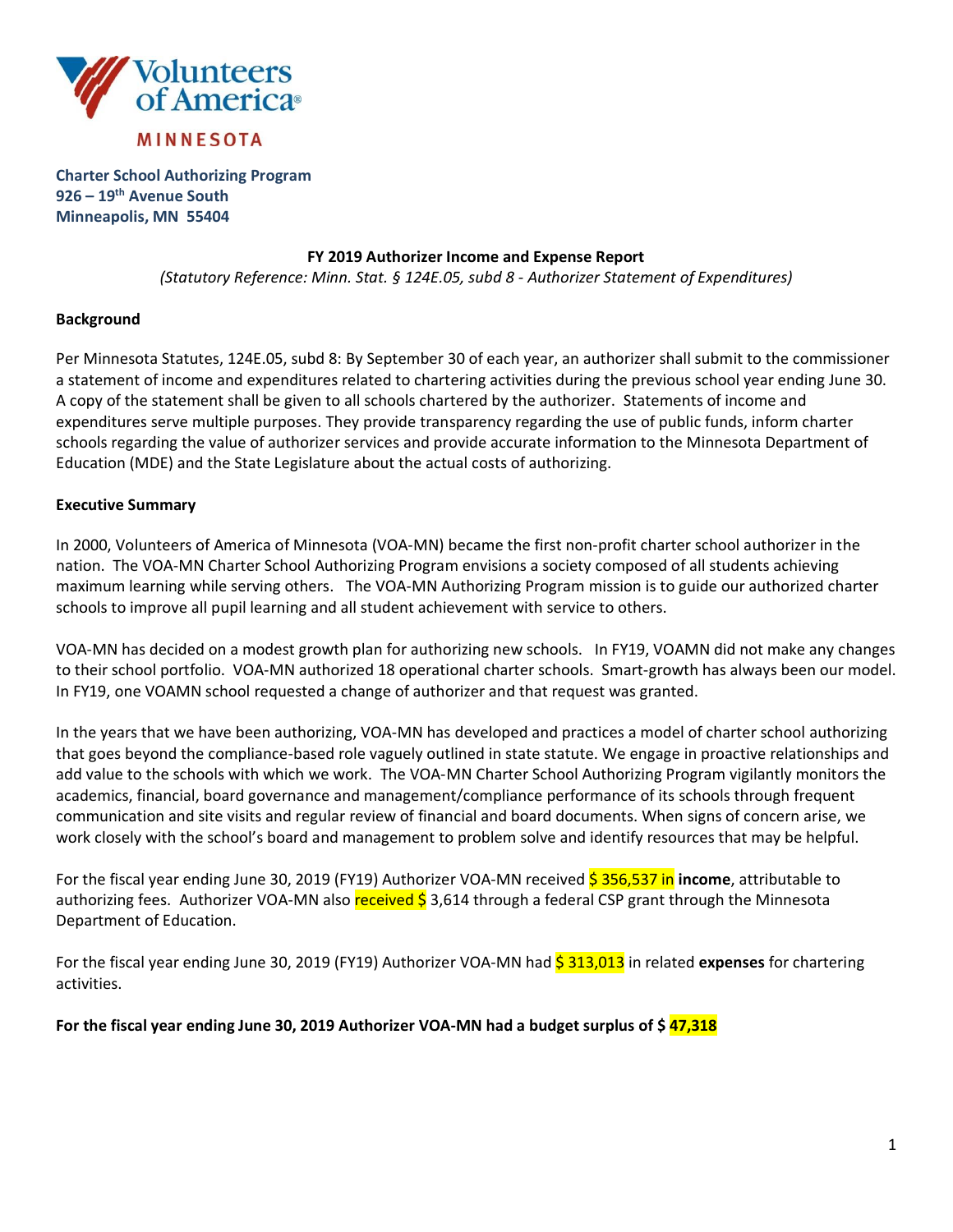## **Authorizer VOA-MN FY 2019 Income and Expense Report Details**

*(FY19 Authorizer Fee Amounts Include FY18 Adjustments)*

| <b>INCOME</b>                                                                    |                                          |                         |                            |  |
|----------------------------------------------------------------------------------|------------------------------------------|-------------------------|----------------------------|--|
|                                                                                  | <b>School Name</b>                       | <b>Amount Collected</b> | <b>Notes</b>               |  |
| $\mathbf{1}$                                                                     | Athlos Leadership Academy                | \$25,015                | <b>FY18 Authorizer Fee</b> |  |
|                                                                                  | Brooklyn Park, MN                        |                         |                            |  |
| $\overline{2}$                                                                   | Athlos Academy of St. Cloud              | \$25,248                | FY18 Authorizer Fee        |  |
|                                                                                  | St. Cloud, MN                            |                         |                            |  |
| 3                                                                                | <b>Birch Grove Community School</b>      | \$6,079                 | FY18 Authorizer Fee        |  |
|                                                                                  | Tofte, MN                                |                         |                            |  |
| 4                                                                                | Cornerstone Montessori Elementary School | \$13,348                | FY18 Authorizer Fee        |  |
|                                                                                  | St. Paul, MN                             |                         |                            |  |
| 5                                                                                | FIT Academy                              | \$25,468                | FY18 Authorizer Fee        |  |
|                                                                                  | Apple Valley, MN                         |                         |                            |  |
| 6                                                                                | Green Isle Community School              | \$6,196                 | FY18 Authorizer Fee        |  |
|                                                                                  | Green Isle, MN                           |                         |                            |  |
| $\overline{7}$                                                                   | Harbor City International School         | \$21,753                | FY18 Authorizer Fee        |  |
|                                                                                  | Duluth, MN                               |                         |                            |  |
| 8                                                                                | Kaleidoscope Charter School              | \$25,132                | FY18 Authorizer Fee        |  |
|                                                                                  | Otsego, MN                               |                         |                            |  |
| 9                                                                                | <b>KIPP: Stand Academy</b>               | \$25,125                | FY18 Authorizer Fee        |  |
|                                                                                  | Minneapolis, MN                          |                         |                            |  |
| 10                                                                               | Lakes International Language Academy     | \$24,711                | FY18 Authorizer Fee        |  |
|                                                                                  | Forest Lake, MN                          |                         |                            |  |
| 11                                                                               | Naytahwaush Community Charter School     | \$10,540                | FY18 Authorizer Fee        |  |
|                                                                                  | Naytahwaush, MN                          |                         |                            |  |
| 12                                                                               | New Century School                       | \$25,231                | FY18 Authorizer Fee        |  |
|                                                                                  | St. Paul, MN                             |                         |                            |  |
| 13                                                                               | <b>Schoolcraft Learning Community</b>    | \$18,915                | <b>FY18 Authorizer Fee</b> |  |
|                                                                                  | Bemidji, MN                              |                         |                            |  |
| 14                                                                               | Southside Family Charter School,         | \$11,606                | FY18 Authorizer Fee        |  |
|                                                                                  | Minneapolis, MN                          |                         |                            |  |
| 15                                                                               | Spectrum High School                     | \$25,248                | <b>FY18 Authorizer Fee</b> |  |
|                                                                                  | Elk River, MN                            |                         |                            |  |
| 16                                                                               | <b>TESFA International School</b>        | \$16,313                | FY18 Authorizer Fee        |  |
|                                                                                  | Columbia Heights, MN                     |                         |                            |  |
| 17                                                                               | TrekNorth Junior and Senior High School  | \$24,783                | FY18 Authorizer Fee        |  |
|                                                                                  | Bemidji, MN                              |                         |                            |  |
| 18                                                                               | Woodbury Leadership Academy              | \$25,826                | <b>FY18 Authorizer Fee</b> |  |
|                                                                                  | Woodbury, MN                             |                         |                            |  |
| <b>Total FY19 Authorizer Fees Collected</b>                                      |                                          | \$356,357               |                            |  |
|                                                                                  | FY 19 FEDERAL AUTHORIZER TRAINING GRANT  | \$                      |                            |  |
|                                                                                  |                                          |                         |                            |  |
|                                                                                  | FY 19 TOTAL REVENUE                      |                         |                            |  |
|                                                                                  | <b>EXPENDITURES BY CATEGORY</b>          |                         |                            |  |
| <b>Salaries</b>                                                                  |                                          | \$106,801               |                            |  |
| <b>Other Employee Benefits</b>                                                   |                                          | \$22,982                | Health/Life                |  |
|                                                                                  |                                          | \$7,277                 |                            |  |
|                                                                                  |                                          | \$<br>221               |                            |  |
| Payroll Taxes<br><b>Workers Comp Insurance</b><br><b>Other Professional Fees</b> |                                          | \$104,736               |                            |  |
|                                                                                  | Supplies and Expenses                    | \$<br>479               | Office/Food                |  |
|                                                                                  |                                          |                         |                            |  |